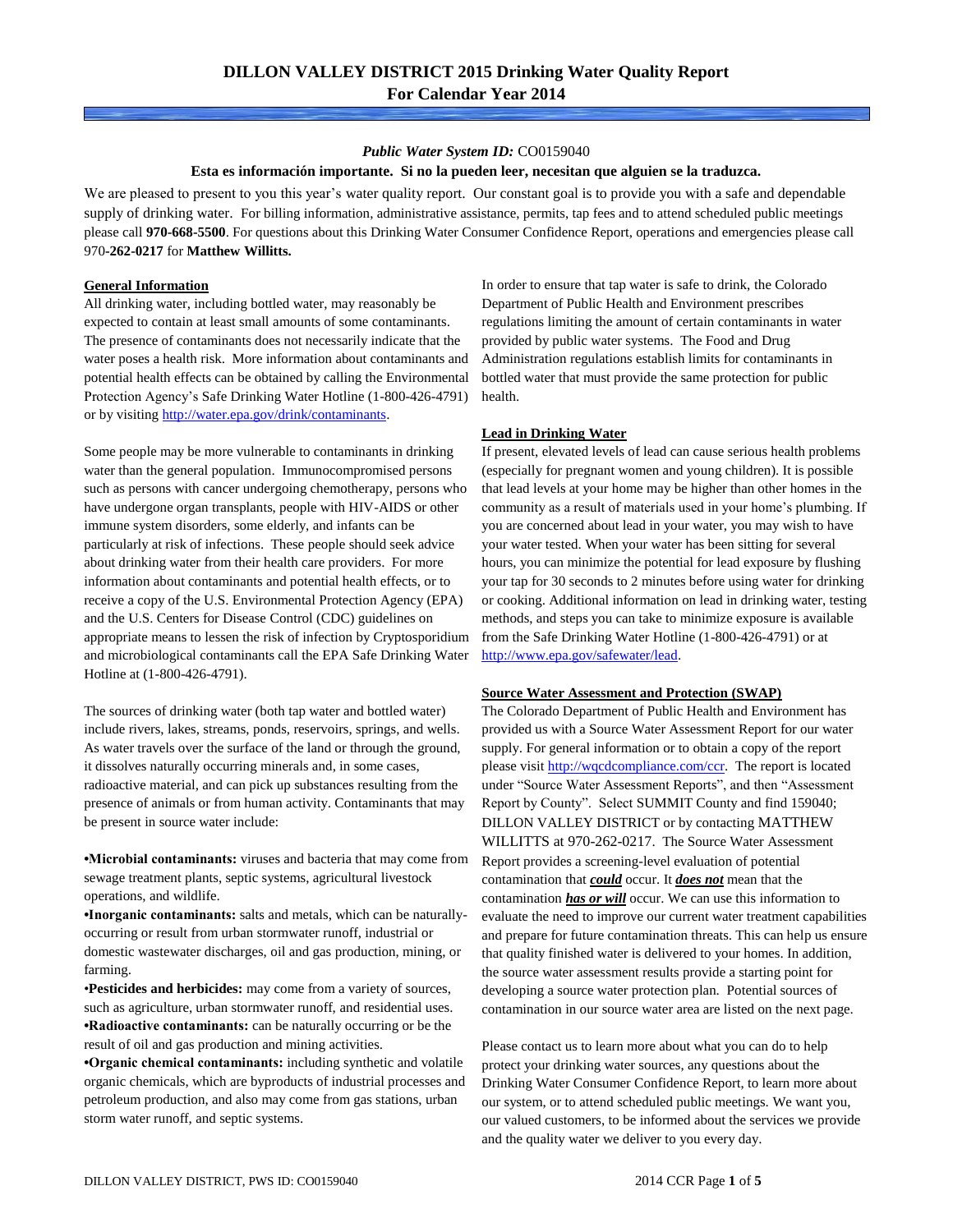# **Our Water Sources**

| <b>Source</b>         | <b>Source Type</b> | <b>Water Type</b> | <b>Potential Source(s) of Contamination</b>                                                    |
|-----------------------|--------------------|-------------------|------------------------------------------------------------------------------------------------|
| <b>LASKY GULCH</b>    | Intake             | Surface Water     | commercial and industrial transportation,<br>deciduous and evergreen forests and road<br>miles |
| <b>STRAIGHT CREEK</b> | Intake             | Surface Water     | commercial and industrial transportation,<br>deciduous and evergreen forests and road<br>miles |

## **Terms and Abbreviations**

- **Maximum Contaminant Level (MCL)** − The highest level of a contaminant allowed in drinking water.
- **Treatment Technique (TT)** − A required process intended to reduce the level of a contaminant in drinking water.
- **Action Level (AL)** − The concentration of a contaminant which, if exceeded, triggers treatment and other regulatory requirements.
- **Maximum Residual Disinfectant Level (MRDL)** − The highest level of a disinfectant allowed in drinking water. There is convincing evidence that addition of a disinfectant is necessary for control of microbial contaminants.
- **Maximum Contaminant Level Goal (MCLG)** − The level of a contaminant in drinking water below which there is no known or expected risk to health. MCLGs allow for a margin of safety.
- **Maximum Residual Disinfectant Level Goal (MRDLG)** − The level of a drinking water disinfectant, below which there is no known or expected risk to health. MRDLGs do not reflect the benefits of the use of disinfectants to control microbial contaminants.
- **Violation (No Abbreviation)** − Failure to meet a Colorado Primary Drinking Water Regulation.
- **Formal Enforcement Action (No Abbreviation)** − Escalated action taken by the State (due to the risk to public health, or number or severity of violations) to bring a non-compliant water system back into compliance.
- **Variance and Exemptions (V/E)** − Department permission not to meet a MCL or treatment technique under certain conditions.
- **Gross Alpha (No Abbreviation)** − Gross alpha particle activity compliance value. It includes radium-226, but excludes radon 222, and uranium.
- **Picocuries per liter (pCi/L)** − Measure of the radioactivity in water.
- **Nephelometric Turbidity Unit (NTU)** − Measure of the clarity or cloudiness of water. Turbidity in excess of 5 NTU is just noticeable to the typical person.
- **Compliance Value (No Abbreviation)** Single or calculated value used to determine if regulatory contaminant level (e.g. MCL) is met. Examples of calculated values are the  $90<sup>th</sup>$  Percentile, Running Annual Average (RAA) and Locational Running Annual Average (LRAA).
- **Average (x-bar)** − Typical value.
- **Range (R)**  $-$  Lowest value to the highest value.
- **Sample Size (n)** − Number or count of values (i.e. number of water samples collected).
- **Parts per million = Milligrams per liter (ppm = mg/L)** − One part per million corresponds to one minute in two years or a single penny in \$10,000.
- **Parts per billion = Micrograms per liter (ppb = ug/L)** − One part per billion corresponds to one minute in 2,000 years, or a single penny in \$10,000,000.
- **Not Applicable (N/A)** Does not apply or not available.

## **Detected Contaminants**

DILLON VALLEY DISTRICT routinely monitors for contaminants in your drinking water according to Federal and State laws. The following table(s) show all detections found in the period of January 1 to December 31, 2014 unless otherwise noted. The State of Colorado requires us to monitor for certain contaminants less than once per year because the concentrations of these contaminants are not expected to vary significantly from year to year, or the system is not considered vulnerable to this type of contamination. Therefore, some of our data, though representative, may be more than one year old. Violations and Formal Enforcement Actions, if any, are reported in the next section of this report.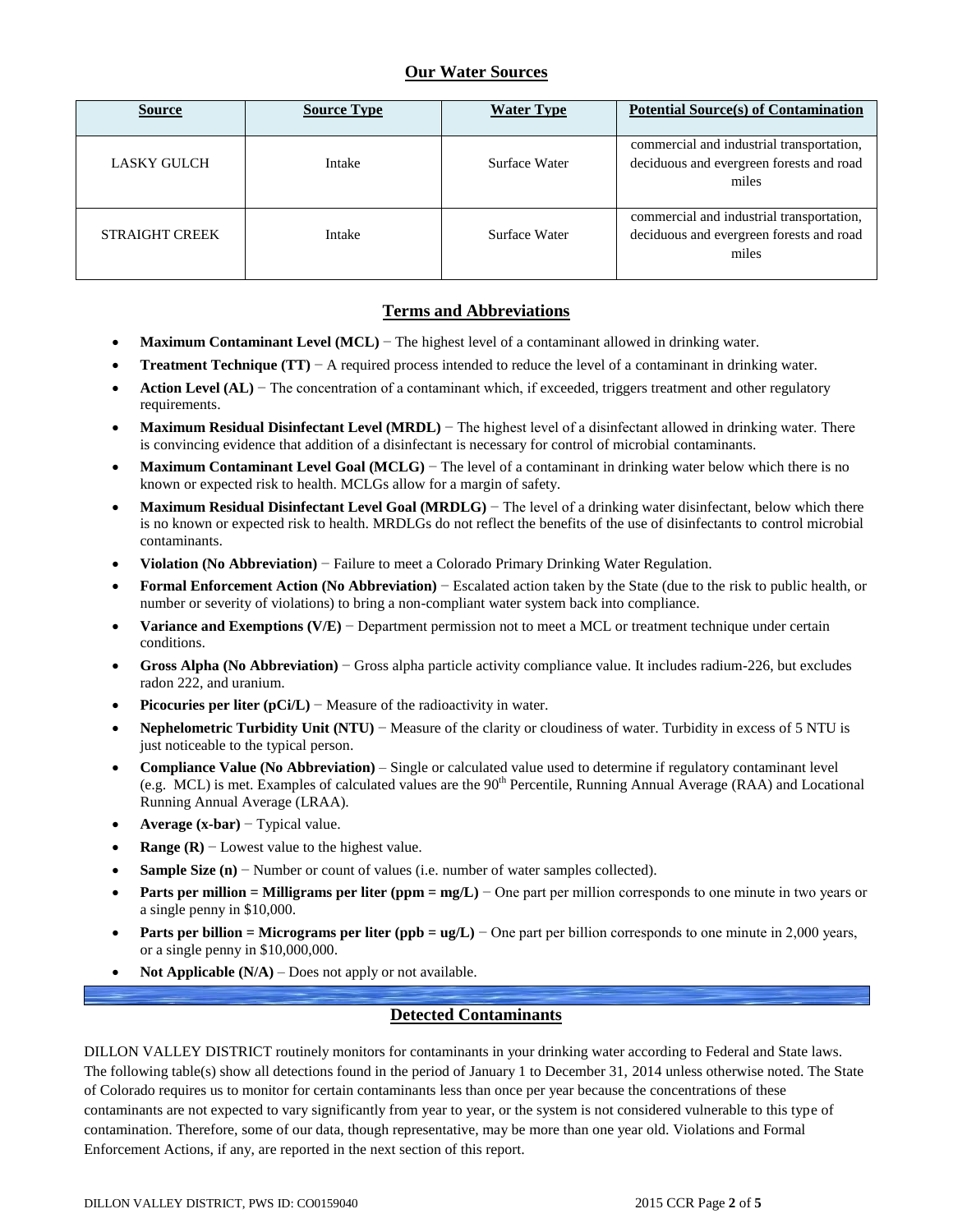**Note:** Only detected contaminants sampled within the last 5 years appear in this report. If no tables appear in this section then no contaminants were detected in the last round of monitoring.

| Lead and Copper Sampled in the Distribution System |                                |                                       |                              |                           |                                             |                                              |                                                                  |                                                                               |  |  |
|----------------------------------------------------|--------------------------------|---------------------------------------|------------------------------|---------------------------|---------------------------------------------|----------------------------------------------|------------------------------------------------------------------|-------------------------------------------------------------------------------|--|--|
| Contaminant<br><b>Name</b>                         | Time<br>Period                 | 90 <sup>th</sup><br><b>Percentile</b> | <b>Sample</b><br><b>Size</b> | Unit of<br><b>Measure</b> | 90 <sup>th</sup><br><b>Percentile</b><br>AL | <b>Sample</b><br><b>Sites</b><br>Above<br>AL | 90 <sup>th</sup><br><b>Percentile</b><br>AL<br><b>Exceedance</b> | <b>Typical Sources</b>                                                        |  |  |
| Copper                                             | 08/13/2014<br>to<br>08/20/2014 | 0.06                                  | 10                           | ppm                       | 1.3                                         | $\theta$                                     | N <sub>0</sub>                                                   | Corrosion of<br>household plumbing<br>systems; Erosion of<br>natural deposits |  |  |
| Lead                                               | 08/13/2014<br>to<br>08/20/2014 | 5.5                                   | 10                           | ppb                       | 15                                          | $\Omega$                                     | N <sub>o</sub>                                                   | Corrosion of<br>household plumbing<br>systems; Erosion of<br>natural deposits |  |  |

|                                        | Disinfection Byproducts Sampled in the Distribution System |         |                       |                              |                           |            |             |                                              |                                |                                                          |  |  |
|----------------------------------------|------------------------------------------------------------|---------|-----------------------|------------------------------|---------------------------|------------|-------------|----------------------------------------------|--------------------------------|----------------------------------------------------------|--|--|
| <b>Name</b>                            | Year                                                       | Average | Range<br>$Low - High$ | <b>Sample</b><br><b>Size</b> | Unit of<br><b>Measure</b> | <b>MCL</b> | <b>MCLG</b> | <b>Highest</b><br>Compliance<br><b>Value</b> | <b>MCL</b><br><b>Violation</b> | <b>Typical</b><br><b>Sources</b>                         |  |  |
| Total<br>Haloacetic<br>Acids<br>(HAA5) | 2014                                                       | 11      | $11$ to $11$          |                              | ppb                       | 60         | N/A         | 11                                           | N <sub>0</sub>                 | <b>Byproduct</b><br>of drinking<br>water<br>disinfection |  |  |
| Total<br>Trihalome<br>thanes<br>(TTHM) | 2014                                                       | 16      | $16$ to $16$          |                              | ppb                       | 80         | N/A         | 11                                           | N <sub>0</sub>                 | <b>Byproduct</b><br>of drinking<br>water<br>disinfection |  |  |

| Total Organic Carbon (Disinfection Byproducts Precursor) Removal Ratio of Raw and Finished Water                      |      |         |              |               |                |                   |                  |                        |  |
|-----------------------------------------------------------------------------------------------------------------------|------|---------|--------------|---------------|----------------|-------------------|------------------|------------------------|--|
| Contaminant                                                                                                           | Year | Average | Range        | <b>Sample</b> | Unit of        | <b>TT Minimum</b> | <b>TT</b>        | <b>Typical Sources</b> |  |
| <b>Name</b>                                                                                                           |      |         | $Low - High$ | <b>Size</b>   | <b>Measure</b> | Ratio             | <b>Violation</b> |                        |  |
|                                                                                                                       |      |         |              |               |                |                   |                  |                        |  |
| <b>Total Organic</b>                                                                                                  | 2014 |         | $1$ to $1$   |               | Ratio          | 1.00              | N <sub>0</sub>   | Naturally present      |  |
| Carbon Ratio                                                                                                          |      |         |              |               |                |                   |                  | in the                 |  |
|                                                                                                                       |      |         |              |               |                |                   |                  | environment            |  |
|                                                                                                                       |      |         |              |               |                |                   |                  |                        |  |
| *If minimum ratio not met and no violation identified then the system achieved compliance using alternative criteria. |      |         |              |               |                |                   |                  |                        |  |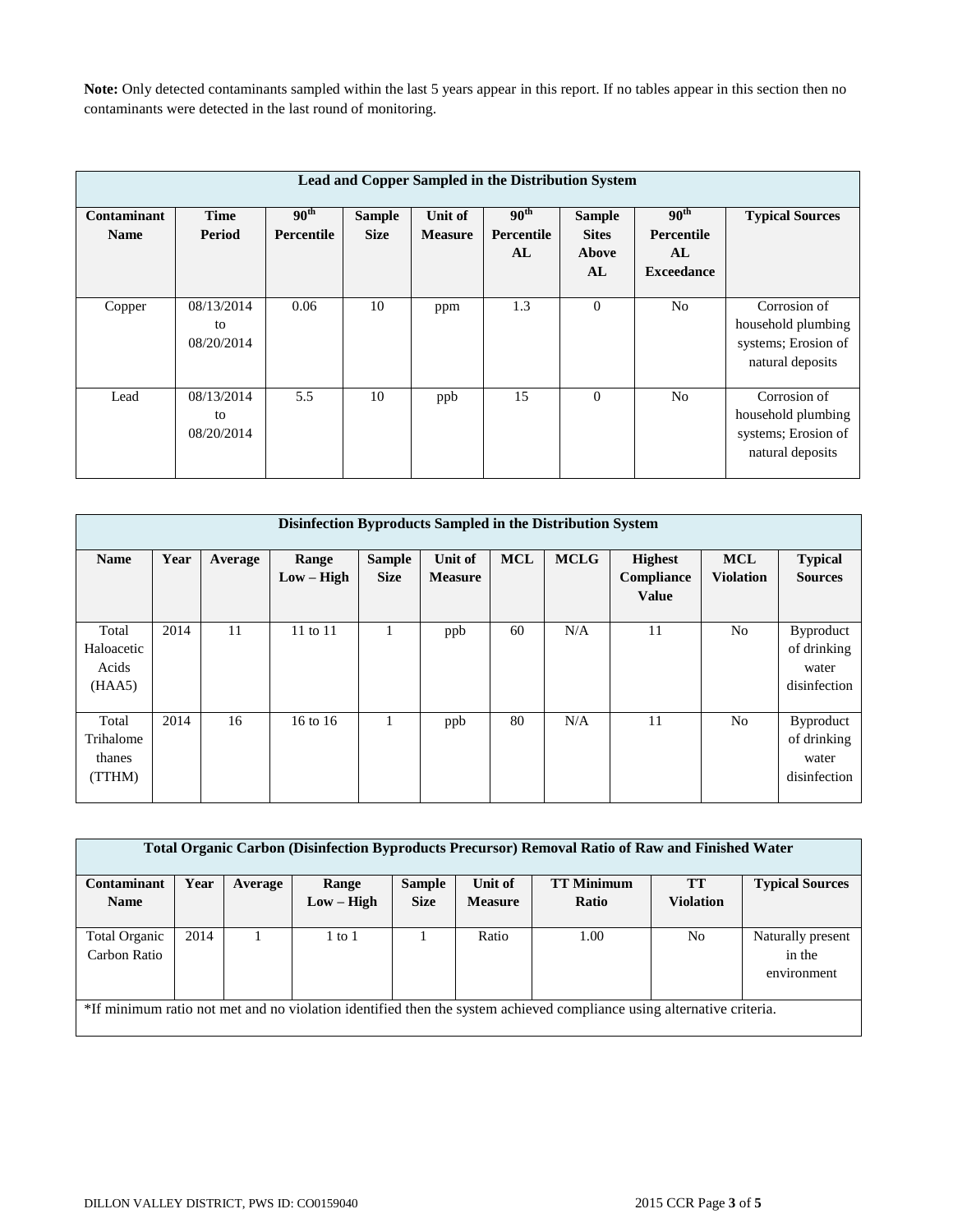|             | Summary of Turbidity Sampled at the Entry Point to the Distribution System |                                                                                             |                                                                       |                  |                |  |  |  |  |  |
|-------------|----------------------------------------------------------------------------|---------------------------------------------------------------------------------------------|-----------------------------------------------------------------------|------------------|----------------|--|--|--|--|--|
| Contaminant | <b>Sample</b>                                                              | <b>Level Found</b>                                                                          | <b>TT Requirement</b>                                                 | TT               | <b>Typical</b> |  |  |  |  |  |
| <b>Name</b> | Date                                                                       |                                                                                             |                                                                       | <b>Violation</b> | <b>Sources</b> |  |  |  |  |  |
| Turbidity   | Date/Month:<br>Apr                                                         | Highest single measurement:<br>$0.29$ NTU                                                   | Maximum 1 NTU for any single<br>measurement                           | No               | Soil Runoff    |  |  |  |  |  |
| Turbidity   | Month:<br>Dec                                                              | Lowest monthly percentage of<br>samples meeting TT requirement<br>for our technology: 100 % | In any month, at least 95% of<br>samples must be less than 0.1<br>NTU | N <sub>o</sub>   | Soil Runoff    |  |  |  |  |  |

| Radionuclides Sampled at the Entry Point to the Distribution System |      |         |                       |               |                |            |             |                  |                        |
|---------------------------------------------------------------------|------|---------|-----------------------|---------------|----------------|------------|-------------|------------------|------------------------|
| Contaminant                                                         | Year | Average | Range                 | <b>Sample</b> | Unit of        | <b>MCL</b> | <b>MCLG</b> | <b>MCL</b>       | <b>Typical Sources</b> |
| <b>Name</b>                                                         |      |         | $Low - High$          | <b>Size</b>   | <b>Measure</b> |            |             | <b>Violation</b> |                        |
|                                                                     |      |         |                       |               |                |            |             |                  |                        |
| Combined                                                            | 2011 | 0.2     | $0.2 \text{ to } 0.2$ |               | pCi/L          | 5          | 0           | No               | Erosion of             |
| Radium                                                              |      |         |                       |               |                |            |             |                  | natural deposits       |
|                                                                     |      |         |                       |               |                |            |             |                  |                        |
| Combined                                                            | 2011 |         | to 1                  |               | ppb            | 30         | $\Omega$    | No               | Erosion of             |
| Uranium                                                             |      |         |                       |               |                |            |             |                  | natural deposits       |
|                                                                     |      |         |                       |               |                |            |             |                  |                        |

|                            | Inorganic Contaminants Sampled at the Entry Point to the Distribution System |         |                       |                              |                           |                |                |                               |                                                                                                                                                |  |  |
|----------------------------|------------------------------------------------------------------------------|---------|-----------------------|------------------------------|---------------------------|----------------|----------------|-------------------------------|------------------------------------------------------------------------------------------------------------------------------------------------|--|--|
| Contaminant<br><b>Name</b> | Year                                                                         | Average | Range<br>$Low - High$ | <b>Sample</b><br><b>Size</b> | Unit of<br><b>Measure</b> | $\bf MCL$      | <b>MCLG</b>    | $\bf MCL$<br><b>Violation</b> | <b>Typical Sources</b>                                                                                                                         |  |  |
| Barium                     | 2014                                                                         | 0.02    | $0.02$ to $0.02$      | $\mathbf{1}$                 | ppm                       | $\overline{2}$ | 2              | N <sub>o</sub>                | Discharge of<br>drilling wastes;<br>discharge from<br>metal refineries;<br>erosion of natural<br>deposits                                      |  |  |
| Fluoride                   | 2014                                                                         | 0.2     | $0.2$ to $0.2$        | $\mathbf{1}$                 | ppm                       | $\overline{4}$ | $\overline{4}$ | N <sub>o</sub>                | Erosion of natural<br>deposits; water<br>additive which<br>promotes strong<br>teeth; discharge<br>from fertilizer and<br>aluminum<br>factories |  |  |
| Nitrate                    | 2014                                                                         | 0.06    | $0.06$ to $0.06$      | $\mathbf{1}$                 | ppm                       | 10             | 10             | No                            | Runoff from<br>fertilizer use;<br>leaching from<br>septic tanks,<br>sewage; erosion of<br>natural deposits                                     |  |  |